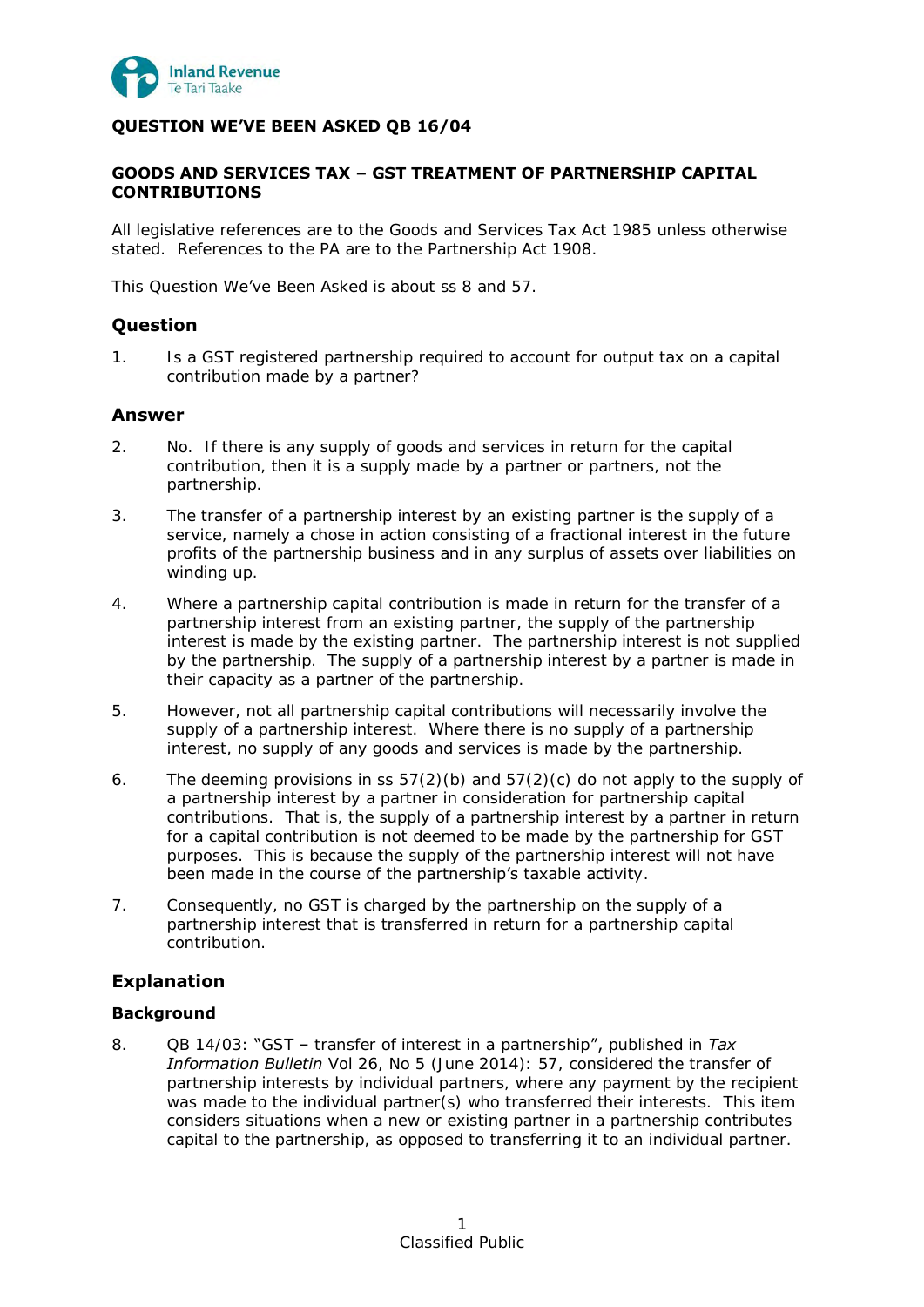

# **Analysis**

# *Introduction*

- 9. For GST purposes, a "partnership" has the meaning set out in the Partnership Act 1908 (PA) (definition of "partnership" in  $s$  2(1)). Under  $s$  4(1) of the PA, a "partnership" is "the relation which subsists between persons carrying on a business in common with a view to profit". The nature of the relationship between the partners is contractual. That is, the partners have agreed to enter into a legally binding contractual relationship with each other (*Pooley v Driver* (1876) 5 Ch D 458 at 472). A partnership is not a legal entity separate from its partners (*Sadler v Whiteman* [1910] 1 KB 868 (CA) at 889; *R v Holden* [1912] 1 KB 483 (CA) at 487; *Meyer & Co v Faber (No 2)* [1923] 2 Ch 421 (CA); *Mephistopheles Debt Collection Service v Lotay* [1995] 1 BCLC 41 (CA)).
- 10. For GST purposes, a partnership is an "unincorporated body". Despite a partnership not being a separate legal entity under ordinary law, there are special GST rules in the Act in relation to unincorporated bodies, including partnerships. These are set out in s 57 and allow the unincorporated body to be registered when carrying on a taxable activity. For partnership capital contributions, only s 57(2) is of direct relevance.
- 11. Where a partnership carries on any taxable activity and is registered for GST purposes (preliminary words of s 57(2)):
	- the partnership shall be registered under the name of the partnership  $(s 57(2)(d))$ ;
	- the partners shall not be registered (or liable to be registered) in relation to the carrying on of that taxable activity (ie, the taxable activity carried on by the partnership)  $(s 57(2)(a))$ ;
	- the partnership is deemed to supply any goods and services supplied in the course of carrying on that taxable activity (and the partners are deemed not to have supplied them)  $(s 57(2)(b))$ ;
	- any goods and services supplied to, or acquired by, the partners (acting in their capacity as members of the partnership) in the course of carrying on that taxable activity, not being goods or services to which  $s 57(2)(b)$ applies, are deemed to be supplied to, or acquired by, the partnership (and are deemed not to be supplied to, or acquired by, the partners)  $(s 57(2)(c))$ ;
	- any change of members of the partnership has no effect for GST purposes  $(s 57(2)(e))$ .
- 12. For s 57(2) to apply to partnership capital contributions, the following questions need to be answered:
	- Is the partnership capital contribution consideration for a supply of goods and services? If it is, then:
		- o Is the supply of goods and services made to, or acquired by, a partner acting in their capacity as a member of the partnership under s  $57(2)(c)$ ?
		- o Is the supply made in the course of carrying on the partnership's taxable activity under s  $57(2)(b)$  or s  $57(2)(c)?$
	- Is the partnership capital contribution ignored under s 57(2)(e) because it relates to a change of partners in the partnership?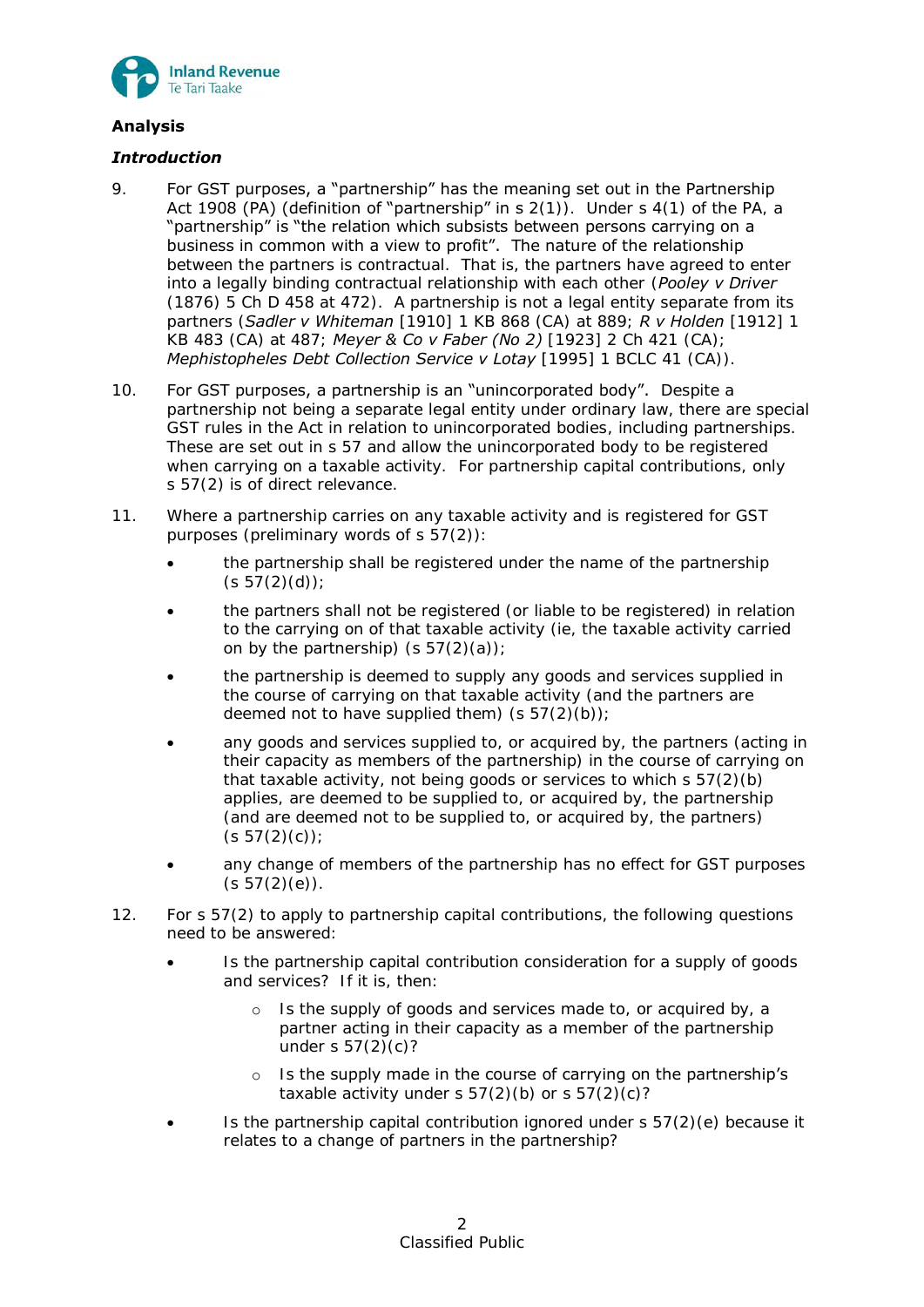

# *Is the partnership capital contribution consideration for a supply of goods and services?*

- 13. If there is a supply of goods and services when a partnership capital contribution is made, it will be a supply of a partnership interest. A partnership interest is a partner's share in the partnership property. It is the proportion of the partnership assets to which the partner would be entitled if the partnership was dissolved (*Re Bainbridge* (1878) 8 Ch D 218 at 223).
- 14. Richardson J described the nature of a partnership interest in *Hadlee and Sydney Bridge Nominees Ltd v CIR* (1991) 13 NZTC 8,116 (CA) at 8,126:

A share in a partnership is a chose in action. It is a fractional interest in the future profits of the partnership business and in a surplus of assets over liabilities on a winding up. **The partner does not have title to specific partnership property but has a beneficial interest in the entirety of the partnership assets and in each and every particular asset of the partnership** (*Lindley on Partnership* 15th ed, 516; *Maw v Maw* [1981] 1 NZLR 25). [Emphasis added]

15. In the same case at 8,118–8,119, Cooke P described the nature of a partnership interest in this way:

> As noted in this Court in *Maw v Maw* [1981] 1 NZLR 25, the expression "share in a partnership", which is commonly used and was used on the deed of assignment in the present case, is a somewhat loose one. **The true position, so far as now relevant, is that the partners have proprietary interests in equity in all the assets, including the gross income.** …

#### **All these proprietary interests of partners are assignable in equity.** …

… As between the assignor and a trustee to whom he has assigned his "share" in the partnership, the section [s 34(1) of the PA] in no way limits the effect of the assignment. The assignor has divested himself of the beneficial proprietary interest to the extent that he has assigned it, and there is no restriction on his power to do so.

In this case the references in the deed of assignment to the share of the profits and to accounts on dissolution are expressed to be without limiting the generality of the absolute assignment of "the Property", being "... the percentage of the Partner's share in the partnership ... represented by the number of units specified in the Second Schedule ..." In equity the manifest intention is entitled, I think, to full effect. As to 12.8 of the units the assignor has deprived himself of any beneficial interest, whether in capital or in income. In equity the entire beneficial interest in that (undivided) 40 per cent of his share, including the same proportion of any gross partnership income as and when received, vests in the family trust. [Emphasis added]

- 16. Because a partnership interest is a chose in action, a supply of a partnership interest is a supply of services (definition of "services" in s 2(1)).
- 17. Under ordinary law, any supply of a partnership interest will necessarily be a supply made by a partner to another partner (either existing or new). The transfer of partnership interests is made by the partners because the partnership is a not a legal entity separate from the partners such that it could itself supply partnership interests.
- 18. In practical terms, a retiring partner may transfer their interest in the partnership to a new partner or when an additional partner joins the partnership, the existing partners must give up some of their partnership interests to the newcomer for that person to become a partner. A simple example would be where the partners in a two person partnership invited a third person to become a partner. Previously the two partners each had a 50% partnership interest but now some of their interests are transferred to the third person.
- 19. This is consistent with the conclusions drawn in QB 14/03, where the payment by the recipient was made to the individual partner(s) who transferred their interests. Therefore, whether the payment by the incoming partner is made to an individual partner or partners, or is made as a partnership capital contribution, is irrelevant. In either case, any supply of a partnership interest will necessarily be a supply made by a partner to another partner (either existing or new).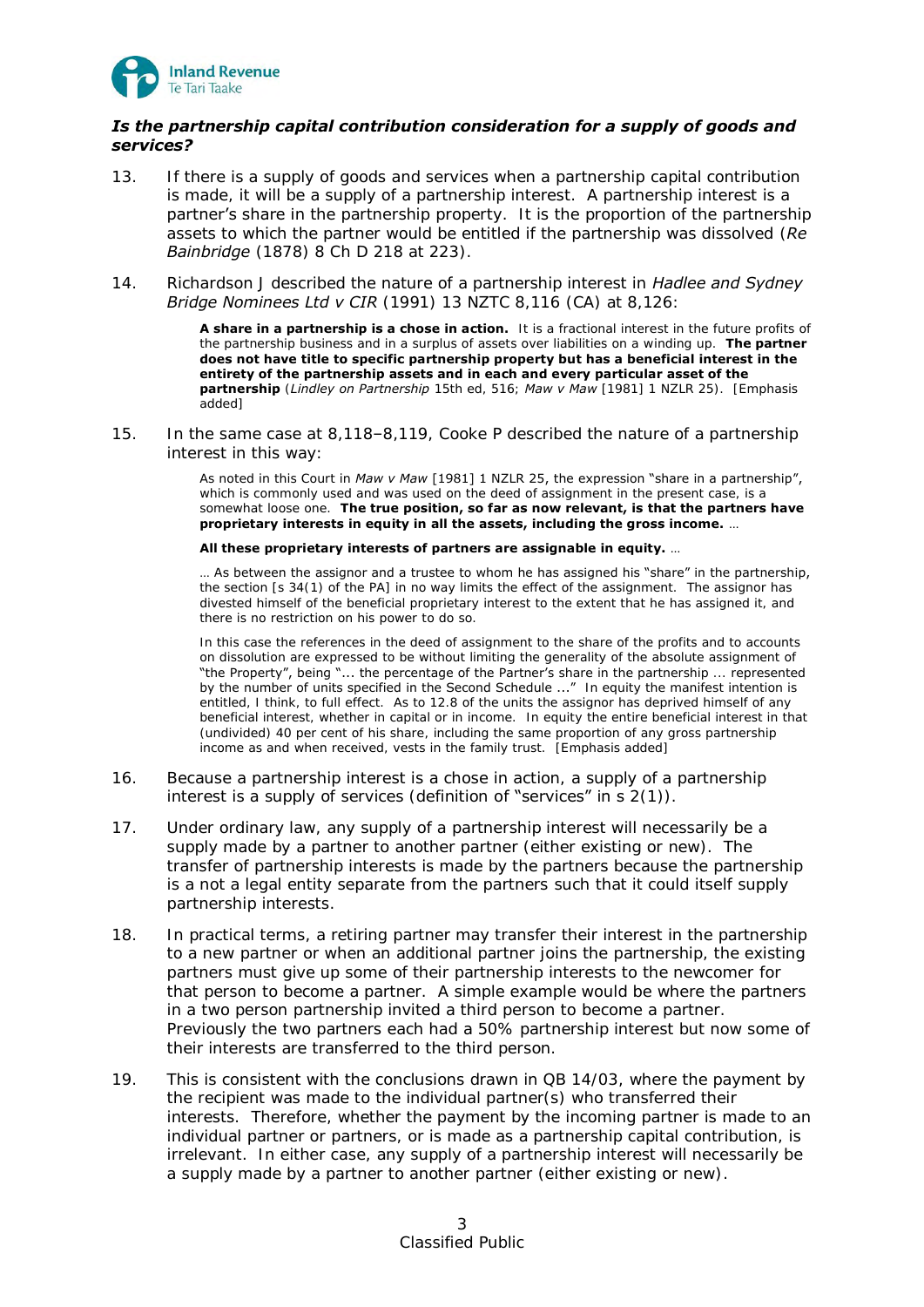

20. However, not all partnership contributions will necessarily involve the supply of a partnership interest. For example, where the existing partners make contemporaneous capital contributions in proportion to their existing partnership interests (eg, two partners, each holding a 50% partnership interest, each contribute an additional \$10,000), the partnership interest of each partner does not change. A second example relates to the capital contributions made by the partners of a newly created partnership. In this case, there are no existing partnership interests to be supplied. Rather, the partnership interests are created as a matter of law by the formation of the partnership. A third example relates to capital contributions made by existing partners where the default provisions of the PA apply (s  $27(a)$  of the PA). Section  $27(a)$  of the PA reads as follows:

### **27 Rules as to interests and duties of partners subject to special agreement**

The interests of partners in the partnership property, and their rights and duties in relation to the partnership, shall be determined, subject to any agreement (express or implied) between the partners, by the following rules:

- (a) all the partners are entitled to share equally in the capital and profits of the business, and must contribute equally towards the losses, whether of capital or otherwise, sustained by the firm:
- 21. Where the default provisions of the PA apply, the partnership interest of an existing partner who makes a capital contribution will remain unchanged. Consequently there will be no supply of a partnership interest.

### *Is the supply of the partnership interest made to, or acquired by, a partner acting in their capacity as a member of the partnership?*

- 22. Even if there is a supply of a partnership interest by a partner or partners when a partnership capital contribution is made, s 57(2)(c) will only apply if the partner(s) made the supply in their capacity as a member of the body. "Member" is defined in  $s \, 2(1)$  as including "a partner". So, in other words, the supply must be made by the partner acting in their capacity as a partner.
- 23. The supply of a partnership interest involves the supply of a share of the partner's beneficial interest in the partnership assets (*Hadlee* at 8,126). Without the consent of the other partners, no partner may deal with partnership property. This is according to s 23(1) of the PA, which reads as follows:

All property and rights and interests in property originally brought into the partnership stock, or acquired (whether by purchase or otherwise) on account of the firm or for the purposes and in the course of the partnership business, are called in this Act **partnership property**, and must be held and applied by the partners exclusively for the purposes of the partnership and in accordance with the partnership agreement.

- 24. This is consistent with the nature of the relationship between the partners, namely that they have agreed to enter into a legally binding contractual relationship with each other (*Pooley v Driver* at 472).
- 25. Therefore, a partner only has a partnership interest because of the partnership relationship. They cannot deal with it without the consent of the other partners. In this light, the Commissioner considers that a partner who transfers part or all of their partnership interest when a partnership capital contribution is made by another person will have made that supply in their capacity as a partner. The partner making the supply of their partnership interest could not be acting in any other capacity given the nature of what is supplied and the nature of the relationship with the other partners.

### *Is the supply of the partnership interest made in the course of carrying on the partnership's taxable activity?*

<span id="page-3-0"></span>26. Sections  $57(2)(b)$  and  $57(2)(c)$  will only apply when the supply is made by, or to, the partner "in the course of carrying on the taxable activity". This is a different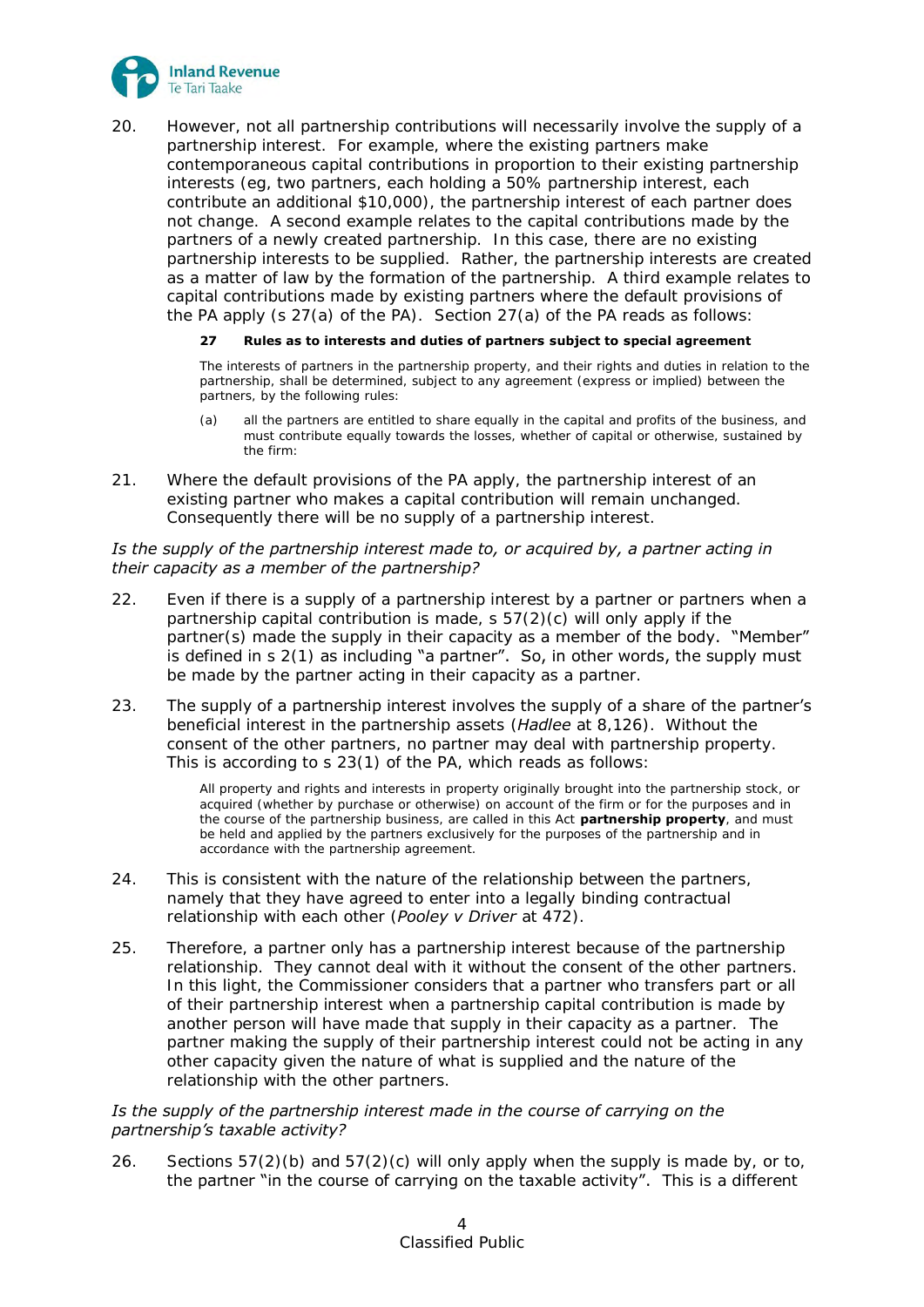

test from the general supply test under s 8(1) which refers to supplies made "in the course or furtherance of a taxable activity". The phrase "in the course of" is not defined in the Act. The *Concise Oxford English Dictionary* (12th ed, Oxford University Press, Oxford, 2011) defines the phrase "in the course of" as follows:

**in (the) course of 1** undergoing (the specified process). **2** during (the specified period).

27. In *Public Trustee v Henderson & Pollard, Limited* [1956] NZLR 180 (Compensation Court), Dalglish J considered the meaning of "in the course of" in the context of the phrase "arising out of or in the course of the employment" as used in the Workers' Compensation Act 1922. At 184–185, he stated:

> In various cases, the Courts have framed tests which must be satisfied in order to bring an accident within the course of a worker's employment. Thus, in *St Helen's Colliery Co Ltd v Hewitson* [1924] AC 59; 16 BWCC 230, Lord Atkinson said: "**A workman is acting in the course of his employment** when he is engaged 'in doing something he was employed to do'. Or what is, in other and I think better words, in effect the same thing—namely, **when he is doing something in discharge of a duty to his employer, directly or indirectly, imposed upon him by his contract of service. The true ground upon which the test should be based is a duty to the employer arising out of the contract of employment, but it is to be borne in mind that the word 'employment' as here used covers and includes things belonging to or arising out of it"** (ibid 71; 238). This lastmentioned statement of the law was expressly approved in *Newton v Guest, Keen & Nettlefolds, Ltd* (1926) 19 BWCC 119, 125. [Emphasis added]

- 28. At 185-186, Dalglish J stated that "in the course of" an activity also includes "natural incidents" of that activity or things "necessarily incidental" to that activity.
- 29. At 185, Dalglish J rejected the view that "in the course of" was equivalent to "during". While something that occurred "in the course of" employment would occur during the time that someone was employed, something more was required. The event must have happened while the person was doing something that they were employed to do (or while doing something that was naturally or necessarily incidental to their employment). Consequently, the Commissioner considers that the second dictionary definition noted in [\[26\]](#page-3-0) above, in the absence of something more, is not sufficient for a supply to have been made in the course of carrying on the partnership's taxable activity. Rather, as indicated in the first dictionary definition and in *Henderson & Pollard*, the supply must be made as part of carrying on the partnership's taxable activity while undergoing that taxable activity. That is, the supply must belong to or arise out of the taxable activity or it must be a natural or necessary incident of the taxable activity.
- 30. Examples of supplies made in the course of carrying on a taxable activity can be seen from the facts in *Case M129* (1990) 12 NZTC 2,839 at 2,845 and *Case S41* (1995) 17 NZTC 7,280. In *Case M129*, Judge Barber held that hiring staff was a "normal incident" of running a drapery taxable activity and was therefore undertaken in the course of that taxable activity. In *Case S41*, an agreement entered into by a professional partnership to lease office premises was in the course of the partnership's taxable activity.
- 31. As noted above, the phrase used in s  $57(2)$  "in the course of" differs from the phrase commonly used in the Act, namely "in the course or furtherance of". The term "furtherance" is defined in the *Concise Oxford English Dictionary* as:

**furtherance n.** the advancement of a scheme or interest.

32. In *Case N43* (1991) 13 NZTC 3,361, Judge Bathgate held that the purchase and relocation of dwellings on to land that was being subdivided and sold was in the furtherance of the taxpayer's taxable activity. This was because it was for the purpose of enhancing the sale prospects of the subdivided land. At 3,366, Judge Bathgate distinguished "in the furtherance of" from "in the course of":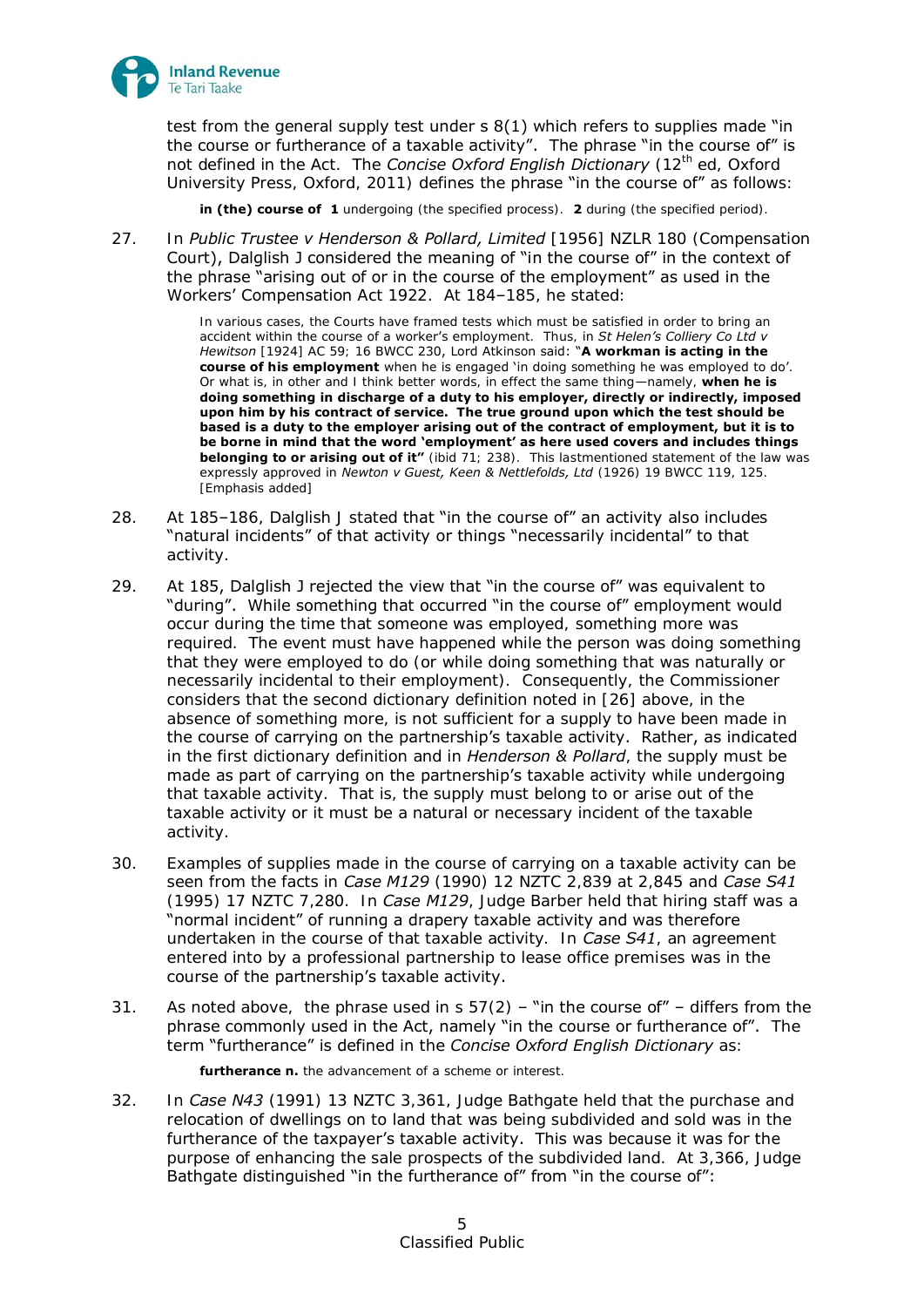

An act done for the purpose or object of furthering the taxable activity, or achieving its goal, can be to help, achieve, or advance, and thus a "furtherance" of a taxable activity, although it may not necessarily be always in the course of that taxable activity.

- 33. In summary then, something done in the course of a taxable activity will be something belonging to, or arising out of, that taxable activity. It will include anything that is a necessary or natural incident of the taxable activity. Where something is not done in the course of a taxable activity, it may nevertheless be in the furtherance of the taxable activity if it advances it or helps to achieve its goals.
- 34. Consistent with the use of the phrase "in the course of" in the Act, the Commissioner considers that a direct connection or nexus is needed between the supply of goods and services and the operation or carrying on of the taxable activity for the supply to have been made "in the course of" carrying on that activity. This is consistent with *Case S84* (1996) 17 NZTC 7,526 at 7,533 where Judge Barber stated that s 57(2) was intended to apply to "day to day supplies":

… **in my view, s 57(2) was meant to apply to the day to day supplies to or from an unincorporated group by making it clear that, where members make or receive supplies, they are deemed to be doing so on behalf of the partnership**. I suggested that the aim of s 57(2) is to make it clear that where people operate an unincorporated body (eg a partnership), then they can register the body for GST purposes and do not need to register each member of it; and supplies (outputs) in the course of the body's activity, made by one or more members of the body (or their agents), are deemed made by the body and not by the member; similarly with inputs regarding supplies to a member of the body for the body. [Emphasis added]

- 35. On the basis of the above discussion, the Commissioner considers that Parliament deliberately chose to restrict the application of ss  $57(2)(b)$  and  $57(2)(c)$  to when the goods and services are supplied "in the course of carrying on [the partnership's] taxable activity". This means that these paragraphs will not apply to supplies of goods and services merely made in the furtherance of the partnership's taxable activity.
- 36. In the context of the supply of a partnership interest by a partner in return for a partnership capital contribution, the Commissioner considers that the supply of partnership interests relates to the ownership structure of the taxable activity, rather than to the operation or carrying on of the taxable activity. That the ownership structure is not directly related to the carrying on of the taxable activity can be seen from the fact that a different ownership structure would have no impact on the operation of the taxable activity. It could equally be carried on by a sole trader or by a company, for example. Therefore, the supply of a partnership interest will not be made in the course of the partnership's taxable activity.

### *Consequences*

- 37. It has been concluded that:
	- The transfer of a partnership interest by an existing partner is the supply of a service, namely a chose in action consisting of a fractional interest in the future profits of the partnership business and in any surplus of assets over liabilities on winding up.
	- Where a partnership capital contribution is made in return for the transfer of a partnership interest from an existing partner, the supply of the partnership interest is made by the existing partner. The partnership interest is not supplied by the partnership. The supply of a partnership interest by a partner is made in their capacity as a partner of the partnership.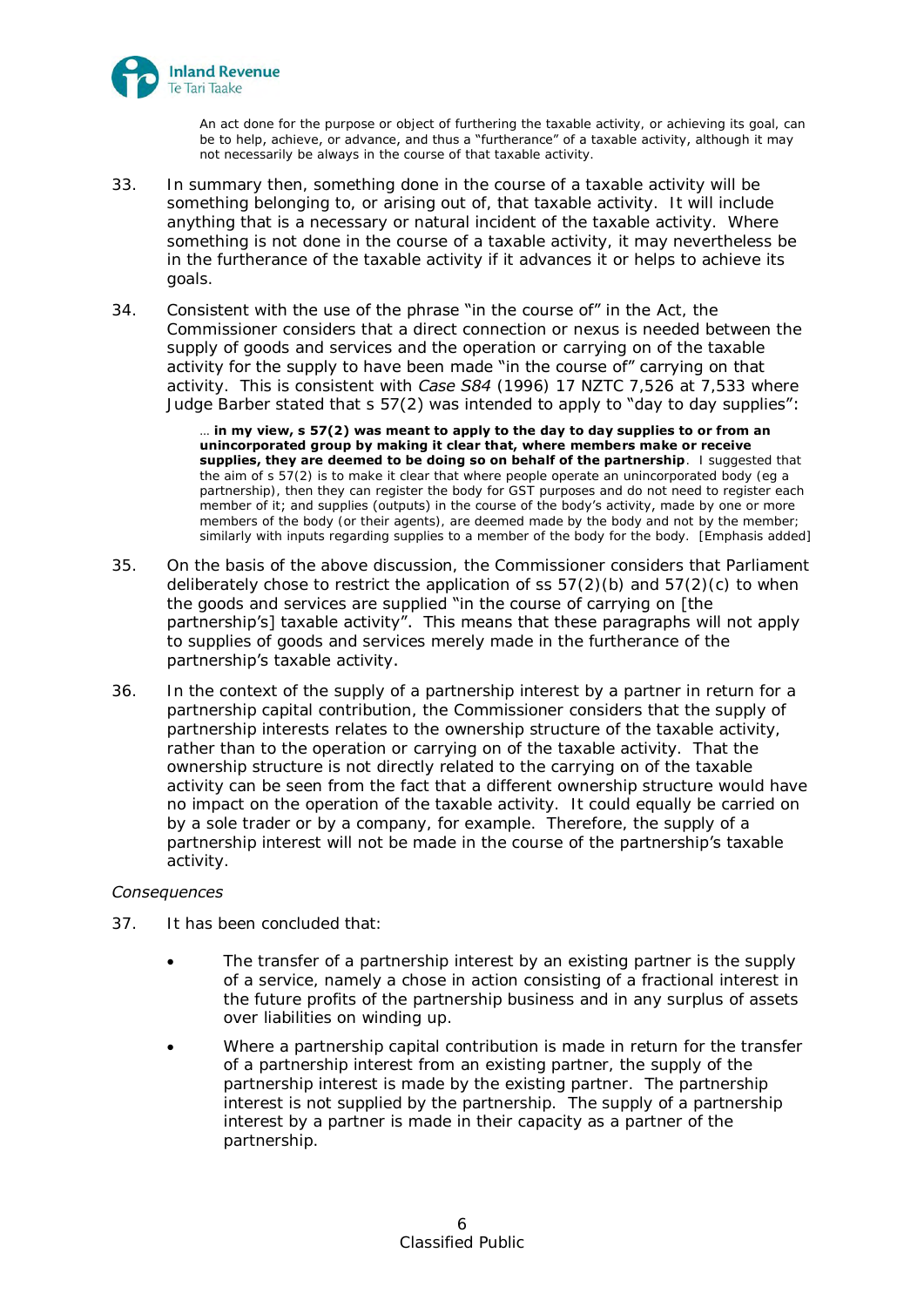

- However, not all partnership capital contributions will necessarily involve the supply of a partnership interest. Where there is no supply of a partnership interest, no supply of any goods and services is made by the partnership.
- The deeming provisions in ss  $57(2)(b)$  and  $57(2)(c)$  do not apply to the supply of a partnership interest by a partner in consideration for partnership capital contributions. That is, the supply of a partnership interest by a partner in return for a capital contribution is **not** deemed to be made by the partnership for GST purposes. This is because the supply of the partnership interest will not have been made in the course of the partnership's taxable activity.
- Consequently, no GST is charged by the partnership on the supply of a partnership interest that is transferred in return for a partnership capital contribution.
- 38. Section 57(2)(a) states that the partners shall not be registered in relation to the carrying on of the partnership's taxable activity. Consequently, supplies of partnership interests by partners in return for a partnership capital contribution will only be subject to GST if one or more partners carry on a separate taxable activity that involves the supply of partnership interests (and that supply is not an exempt supply of a "participatory security" (discussed in detail in QB 14/03)).
- 39. These conclusions are consistent with those drawn in QB 14/03. That item considered the GST treatment of the transfer of a partnership interest from one partner to a new or existing partner where there was no consequent capital contribution to the partnership.

# *Is the partnership capital contribution ignored under s 57(2)(e) because it relates to a change of partners in the partnership?*

- 40. Under s  $57(2)(e)$ , "any change of members" of a partnership has no effect for GST purposes. The supply of a partnership interest by a partner in return for a partnership capital contribution may involve a change in members, although this is not always the case. But even if there is a corresponding change in members, how s 57(2)(e) applies to the supply of partnership interests (if it applies at all) must be determined.
- 41. In this regard, unless the partner's taxable activity involves the supply of partnership interests (something that, although possible, would be out of the ordinary), it has been concluded that no GST is chargeable on the supply of a partnership interest in return for a partnership capital contribution.
- 42. The Commissioner has identified two possible interpretations of s 57(2)(e). The first is that the provision only determines that there are no GST implications arising *from a change of members of a partnership*. That is, changing partners in itself does not give rise to any GST implications. This interpretation still means that a supply of a partnership interest by one partner to another could, potentially, be subject to GST if the right circumstances existed. In the discussion that follows, this is referred to as the "narrow approach".
- 43. Alternatively, a "wider approach" is to interpret the provision to mean that whenever there is a change in members of a partnership – which can only ever occur by virtue of one or more partners supplying their partnership interest to a new or existing partner – then there is no effect for GST purposes at all. Adopting this approach would mean that  $s$  57(2)(e) applies to both the change in composition of the partnership **and** the mechanism by which that is achieved (ie, the supply of the partnership interest).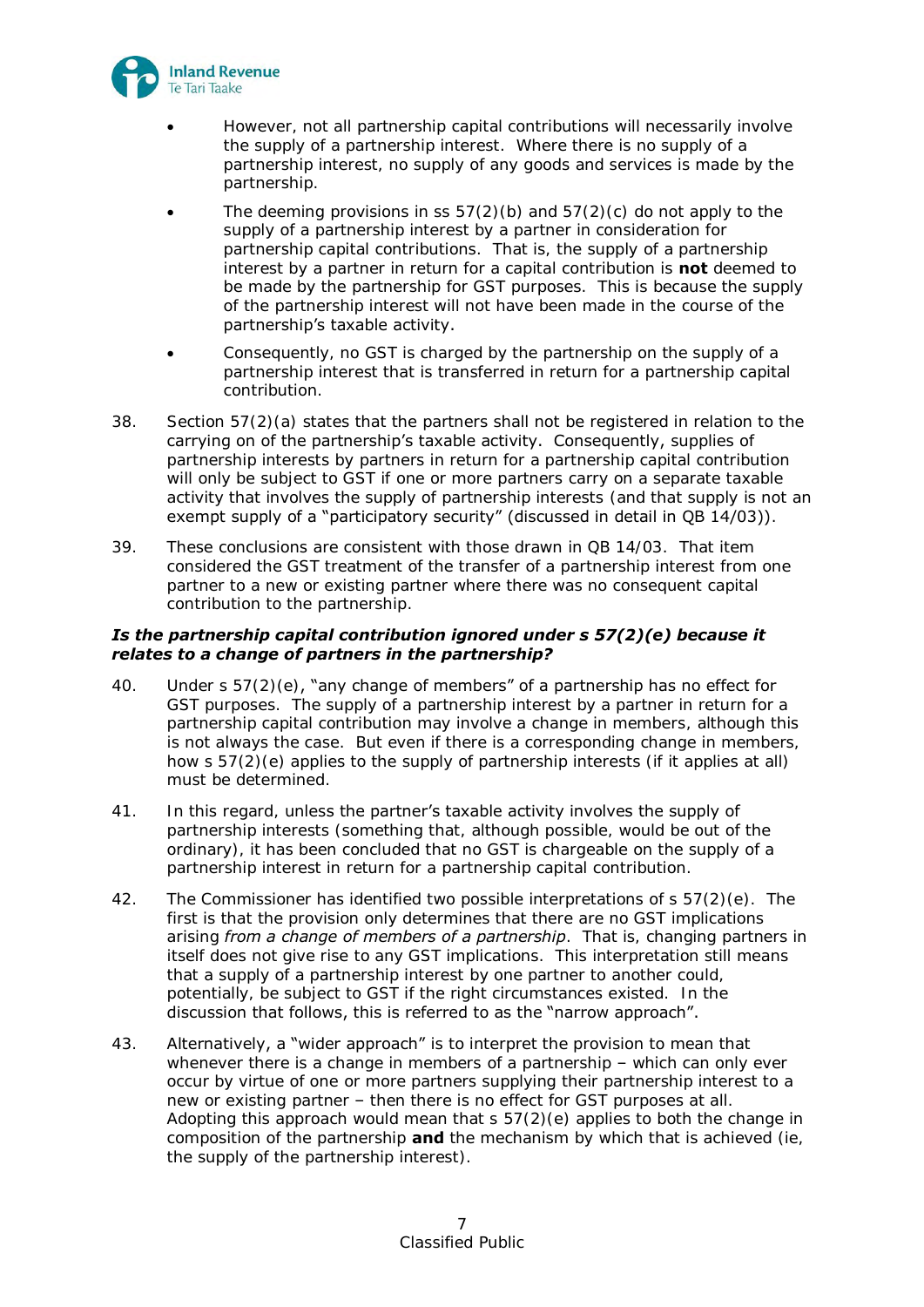

- 44. In the Commissioner's view, the reference to a change of members, rather than to changes of membership interests, indicates the intended scope of the provision. For GST purposes, a registered unincorporated body, including a partnership, is treated as continuing to be the same body despite a change of members. For example, if a partnership has 25 partners and two retire and one new partner joins, the change of members does not create a new unincorporated body for GST purposes. The partnership is treated as being the same registered person before and after the change of members. It is noted that a partnership that reduces to one partner (and, therefore, is no longer a partnership at general law) will also no longer be an "unincorporated body of persons" or a partnership for GST purposes.
- 45. This interpretation is consistent with the narrow approach outlined above that  $s 57(2)(e)$  is limited to ensuring the continuity of an unincorporated body. There is nothing to suggest that Parliament intended this paragraph to be interpreted more widely so that the supply of a partnership interest is not a supply for GST purposes. However, the supply will not be a taxable supply unless the partnership interest is supplied in the course or furtherance of a taxable activity carried on by the partner who makes the supply. As noted earlier, this would be possible but uncommon.
- 46. Therefore, s 57(2)(e) only appears to apply to the registration and cancellation of registration provisions. That is, s 57(2)(e) means that a partnership is not required to cancel its registration when its members change and then re-register the new partnership. This will reduce the compliance costs and GST recovery issues of a change in members.

# *Correct GST treatment of partnership capital contributions*

- 47. Where a partnership capital contribution involves the transfer of a partnership interest from an existing partner, there will be a supply of services, namely a chose in action. However, not all partnership capital contributions will necessarily involve such a supply.
- 48. A partner who transfers part or all of their partnership interest when a partnership capital contribution is made by another person will have made that supply in their capacity as a partner. The Commissioner considers that the partner making the supply of their partnership interest could not be acting in any other capacity given the nature of the services supplied.
- 49. The deeming provisions in ss  $57(2)(b)$  and  $57(2)(c)$  do not apply to the supply of partnership interests by partners in consideration for partnership capital contributions. This is because the supply of a partnership interest will not be made in the course of the partnership's taxable activity.
- 50. The non-application of ss 57(2)(b) and 57(2)(c) means that the supply of a partnership interest by a partner in return for a partnership capital contribution is not deemed to be made by the partnership for GST purposes. Consequently, the supply of a partnership interest by a partner in return for a capital contribution will only be subject to GST if the *partner* is required to charge GST under s 8(1). Under s 57(2)(a), the partners shall not be registered in relation to the carrying on of the partnership's taxable activity. Therefore, the supply of a partnership interest by a partner in return for a partnership capital contribution will only be subject to GST if the partner carries on a separate taxable activity that involves the supply of partnership interests.